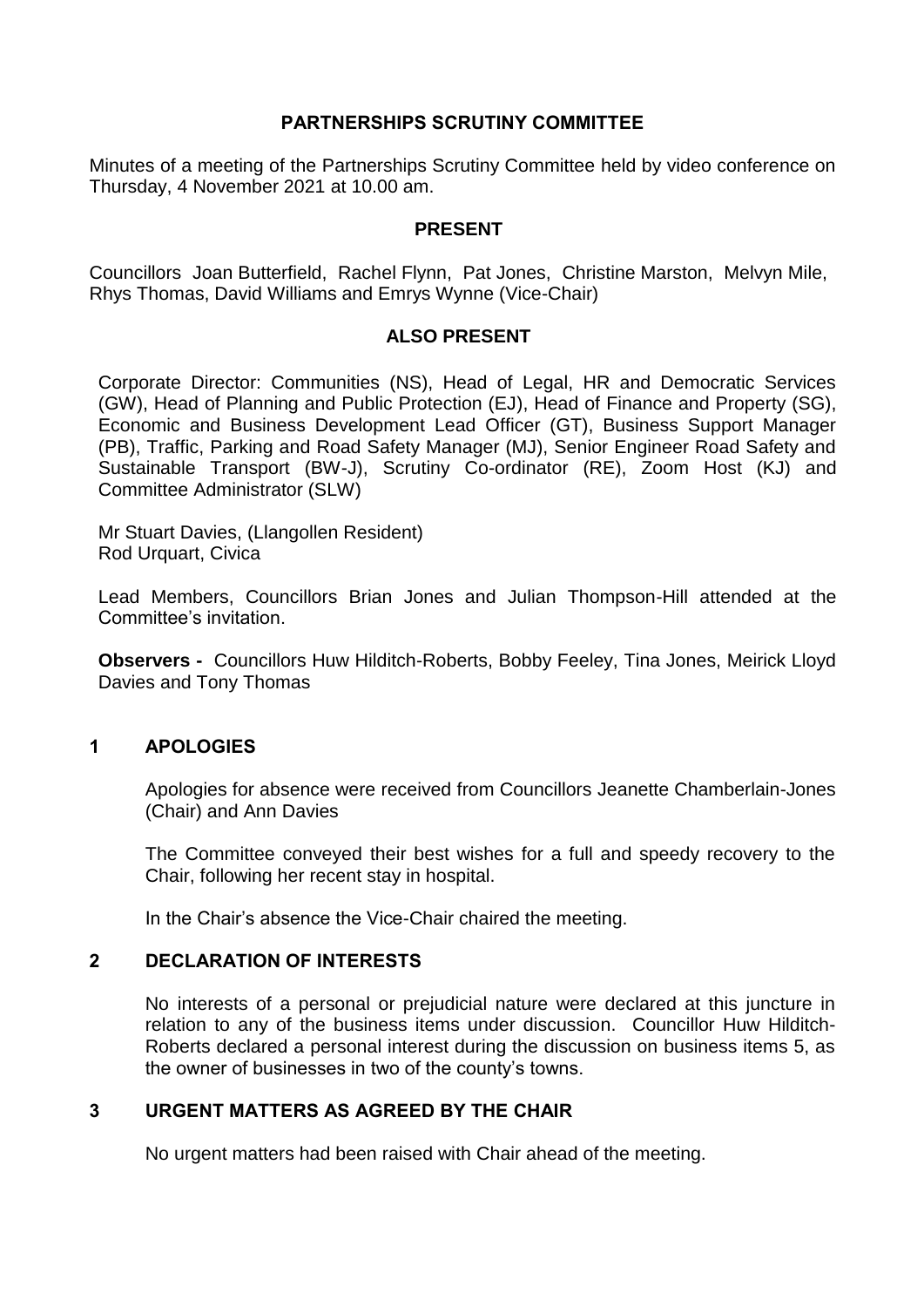### **4 MINUTES OF THE LAST MEETING**

The minutes of the Partnerships Scrutiny Committee meeting held on 16<sup>th</sup> September 2021 were submitted.

### **Matters arising –**

**Business item 4 'Denbighshire Voluntary Services Council (DVSC)** – The Scrutiny Coordinator (SC) advised that information had been received from DVSC indicating that the refurbished Market Hall in Ruthin was expected to re-open during the first two weeks in December, date to be confirmed. DVSC's new website was in the process of being developed and was expected to be launched towards the end of the year. The organisation was due to hold its Annual Meeting on 30<sup>th</sup> November 2021 and an invitation had been sent out to all stakeholders.

**Business item 5 'Community Safety Partnership'** – Members were reminded that representatives from the Police were due to attend the November 2021 County Briefing session to discuss their work in tackling County Lines and other drug related crimes in Denbighshire.

Subject to the above it was:

*RESOLVED that the minutes of the Partnerships Scrutiny Committee meeting held on 16 September 2021 be received and approved as a correct record.*

# **5 POST COVID RECOVERY IN TOWN CENTRES AND NNDR**

The Lead Member for Finance, Performance and Strategic Assets, Councillor Julian Thompson-Hill, introduced the Post Covid Recovery in Town Centres and NNDR report (previously circulated).

The report detailed the number of vacant business premises in Town Centres and National Non-Domestic Rates (NNDR) initiatives. The report also highlighted the challenges town centre businesses faced across the county and approaches being taken to address those.

Whilst the total number of Empty Properties within the Council's area had increased from 267 properties (April 2020) to 294 properties (Sept 2021), the total amount of Business Rates properties had also increased from 4,361 properties (April 2020) to 4,455 properties (Sept 2021). The empty properties represented 6.7% of the overall 4,455 Business Rates properties.

There were different exemptions from empty property rates, such as within the 3 or 6-month initial empty period, Insolvency, below the chargeable Rateable Value threshold, listed buildings, land, telecommunication masts and prohibited by law. Appendix 1 of the report showed the breakdown of the empty properties and associated exemptions.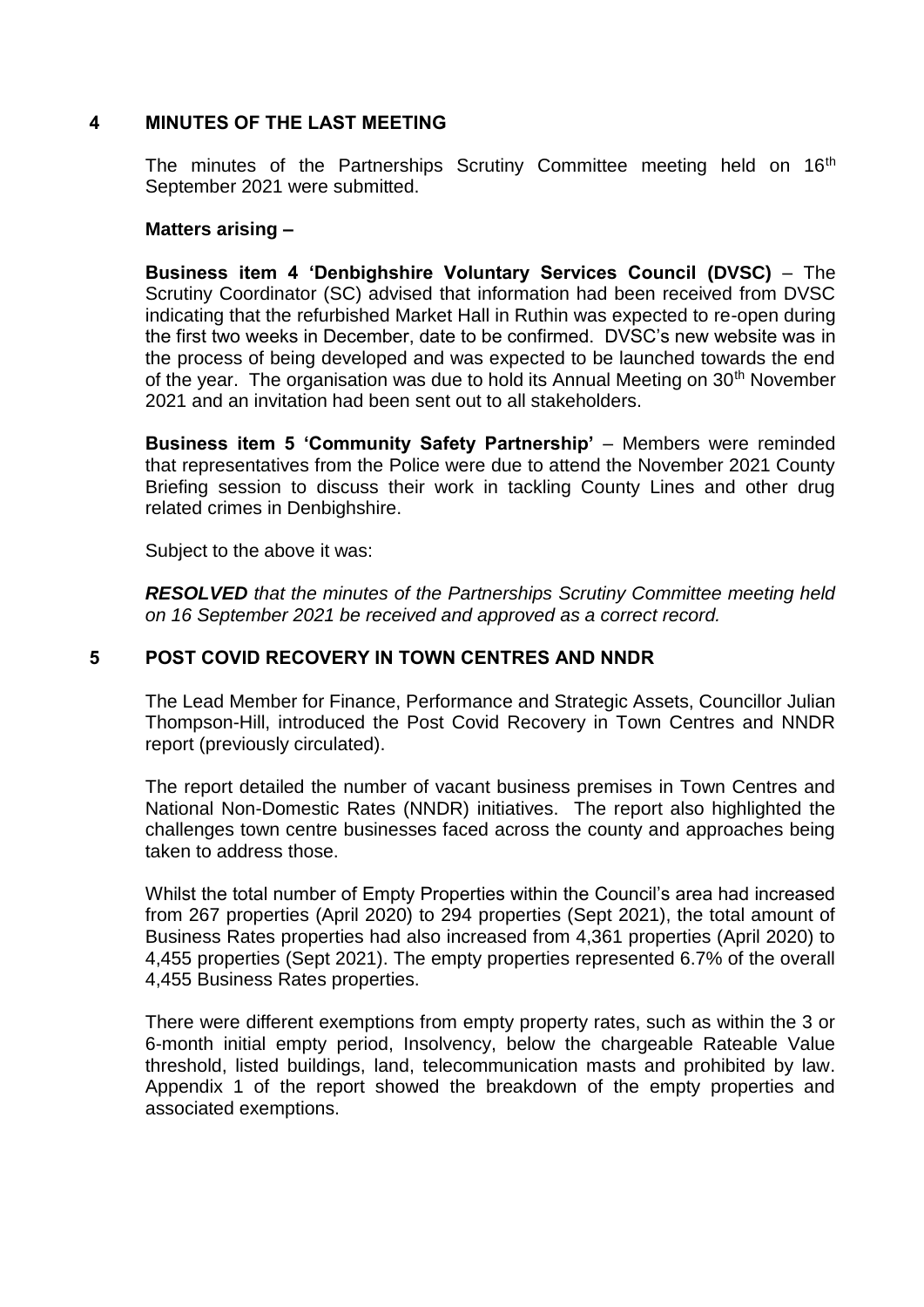There were two key Welsh Government (WG) initiatives which provided support to certain classes of Businesses through relief schemes. Those initiatives would reduce or even nullify the Business Rates liability.

The two schemes were:

- The Small Business Rates Relief Scheme, which awarded up to 100% relief, for Businesses with a Rateable Value below £6,000 and were on a tapered reduction from £12,000 to £6,000 Rateable Value.
- The Retail, Hospitality and Leisure Rates Relief Scheme, which provided a 100% reduction in Business Rates for qualifying Businesses in 2020/21 and 2021/22

There was a further option for Local Authorities to award a reduction in rates payable, utilising the powers granted under the Localism Act 2011. This would be through awarding a discretionary relief. However, the full cost of any award under this scheme would be paid by the Council.

A further issue with an award under the Localism Act was that other Businesses could claim that the Council had created an anti-competitive environment, in that it was subsidising some ratepayers, thus disadvantaging others.

Whilst relief schemes were available, there had still been shops closing both locally and nationally, which led to a number of properties then becoming empty. There were four main reasons for this:

- Whilst the Business Rates charge had been reduced property rents had not seen an equivalent reduction and, in many cases, there had been no rent reduction offered by landlords.
- Some larger companies had moved individual shops into larger premises e.g. Carphone Warehouse, closed in Prestatyn Retail Park and Rhyl, and being subsumed into the larger premises at the Clwyd Retail Park in Rhyl.
- Other shop units had closed too and had a presence in another shop, such as Argos in Sainsbury's or Costa Coffee being part of a garage.
- The switch to online shopping had been further accelerated by Covid19. Many businesses, particularly banks had closed many branches due to people utilising online services. Additionally, customers now utilised retail shops either as a pick up or drop off point far more, having ordered the goods via the internet.

Footfall data for towns had been included in Appendix 3. The data showed the clear negative impact Covid-19 had on town centres due to government guidance on trading and travel restrictions.

Economic and Business Development (EBD) had commissioned a business survey in order to gain an understanding of the challenges that businesses were facing as a result of Covid-19. The launch had been aligned with the conclusion of furlough to provide a greater insight. A report of the findings would be available in early 2022.

The Transforming Towns (TT)Thematic programme gave Local Authorities in Wales a broad and flexible package of support, aimed at revitalising town centres throughout Wales. The programme followed a 'Town Centres first' approach to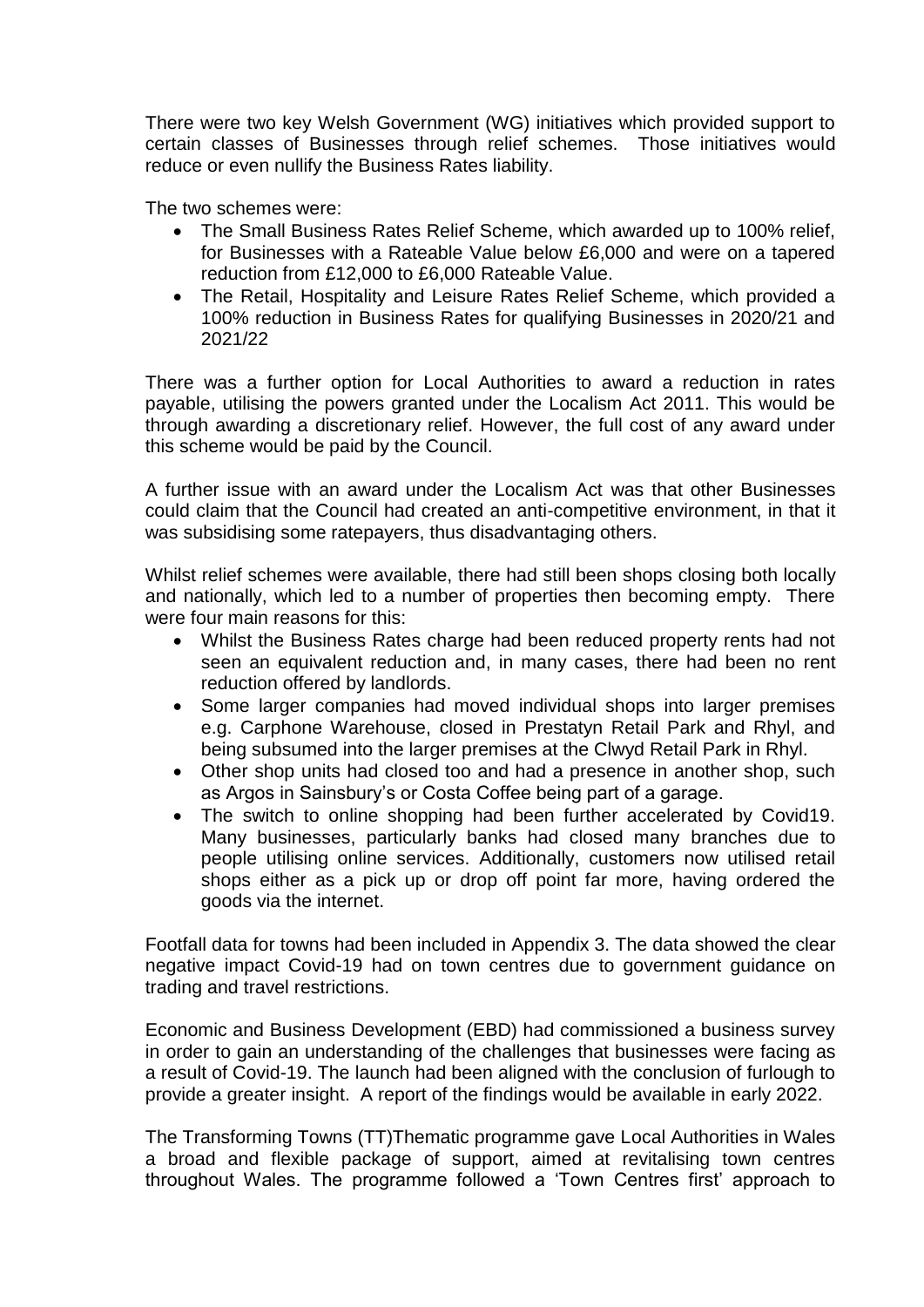regeneration, and was conferred and prioritised at a regional level. In the instance of North Wales, prioritisation was overseen by the Regional Regeneration Officers' Group, compromising of the six local authorities. Projects currently being delivered through this package included Llangollen 2020 Castle Street, Hummingbird Denbigh, Queens Market Phase 1 & Rhyl Town Centre Gateway Phase 1

EBD was supporting the application for the Levelling Up Fund. The purpose of the Fund was to invest in infrastructure, including regeneration of town centres and high streets, upgrading local transport, and investing in cultural and heritage assets.

Rhyl had been selected by the Welsh Government as one of four pilot towns for the Town Centre Entrepreneurship Fund. The fund offered up-to £10k per business in the way of revenue to start up or relocate in the town. To date 22 businesses had expressed an interest, and the applications were being processed by Business Wales.

During discussions, the following points were raised:

- During busy times of the year, certain areas were experiencing a high footfall and a suggestion of transportation from town to town for visitors could alleviate the "honeypot" scenarios. It was confirmed that officers were looking at creative options to encourage visitors to explore different towns including contacting commercial operators to discuss the possibility of transport.
- It was confirmed that addressing and filling empty business properties were a priority of both DCC and the Welsh Government.
- A suggestion of an update to all Member Area Group (MAG) meetings on a regular basis could be viable and a way of keeping all members informed rather than waiting for the item to be presented at Scrutiny Committee. Officers confirmed a regular update (e.g.: every 3 months) could be provided to MAG meetings and that this information could include updates on regeneration projects and Levelling Up Fund initiatives.
- Pop up shops were being trialled in Rhyl. These would give small traders and start-up businesses the opportunity to showcase their products and business.
- To encourage businesses from the outskirts of towns into the town centres was a priority of the Welsh Government. There was a scheme called "Town Centre First" run by the Welsh Government and that information would be circulated to members. The Town Centre First Scheme did link into the Local Development Plan (LDP) work for the future of Denbighshire.
- It was queried whether some businesses were reticent to join schemes or to change their operating hours or business models with a view to capitalise on modern day living practices, some of which had changed considerably since the onset of the pandemic, but it was confirmed businesses would be given encouragement to adapt. DCC were to carry out a specific survey relating to this, the results of which would be circulated to members.
- The two Digital Projects were:
	- o Smart Towns Maybetech The project would be run in conjunction with Menter Môn, Rhyl Business Improvement District (BID) and the technology provider Maybetech and would provide a digital platform for town centre businesses in Rhyl. Rhyl had been selected as a pilot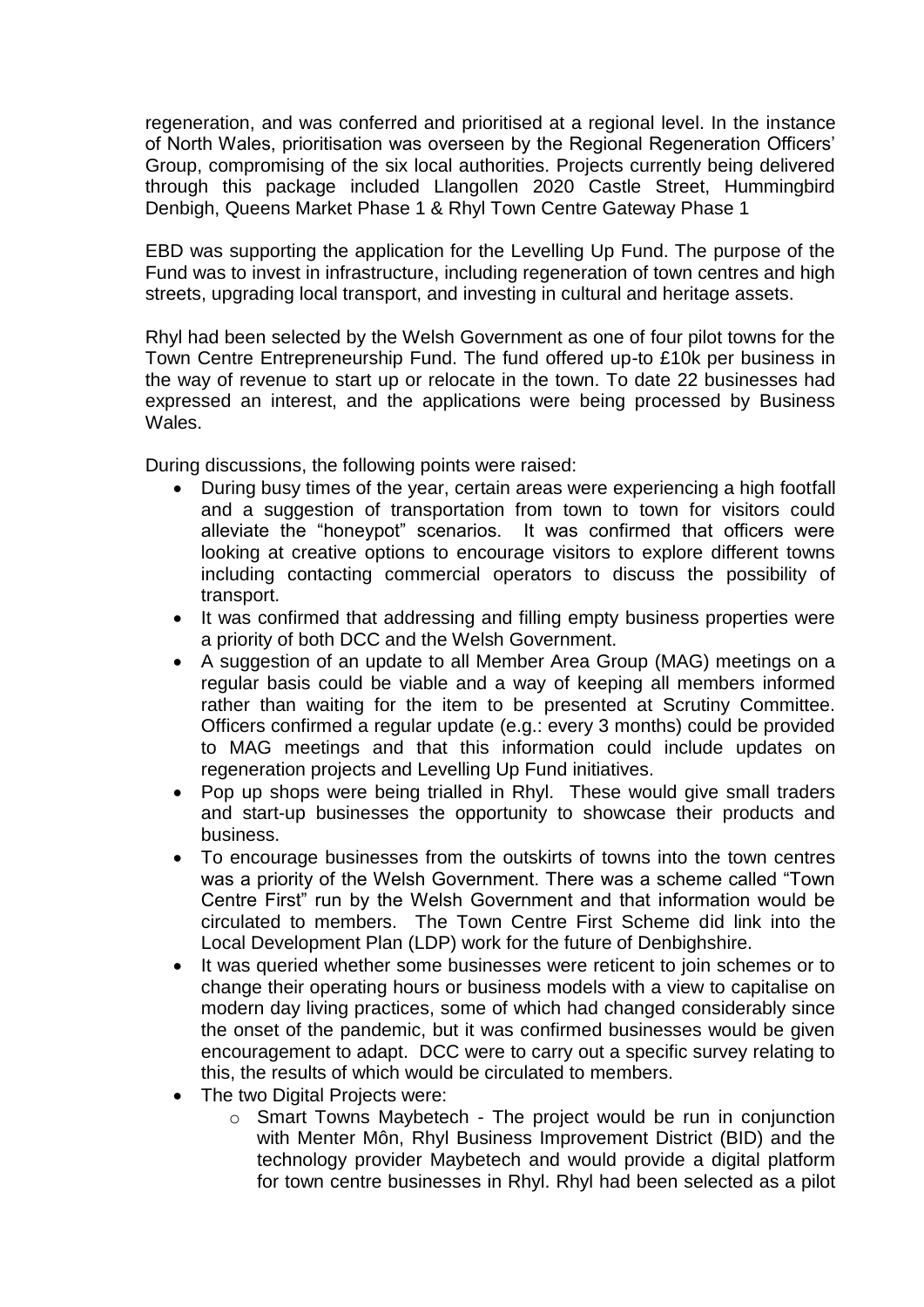location for the adoption of new technology to enhance the town's competitiveness and sustainability. The platform provided businesses with insightful data to help inform business decisions to recover and grow

- o Denbighshire County Council Digital Grant Scheme The scheme provided financial assistance to businesses to adopt digital technology to improve productivity, stability and growth. The scheme was open to businesses county wide who undertook a review of their business with Superfast Business Wales as the subject matter experts. The findings of the review assisted with the grant application to which a decision was made, and on which packages were funded
- Officers advised that survey results were only an element of the information they used to help signpost small to medium sized town centre business to support packages available to them. Other data sets, such as footfall information was also used. They also encouraged members to inform the Service if they were aware of empty business premises within their wards which did not appear in the list held by the Council;
- Whilst every effort was being made to help support local businesses to survive and thrive in the wake of the pandemic, a number of businesses had been hit hard and dependent upon the nature of their business may continue to struggle for some considerable time until some resemblance of 'business as usual' and consumer confidence returned.

At the conclusion of an in-depth discussion the Committee:

*RESOLVED that subject to the above comments and observations to receive the information on work underway to support the post Covid-19 recovery of the County's town centres, national non-domestic rates (NNDR) initiatives and to reduce the number of vacant business premises.*

### **BREAK - 11:35 - 11.45**

### **6 COVID-19 ACTIVE TRAVEL PLAN SCHEMES**

A member of the public, Mr Stuart Davies, had requested to address the Committee and it was agreed he could speak following the members and officers.

Councillor Brian Jones, Lead Member for Waste, Transport and the Environment, introduced the Covid-19 Active Travel Plan report. The report detailed the temporary active travel schemes that were implemented in a number of Denbighshire town centres in late 2020 and which had now all subsequently been removed.

The report was a further update on the findings from the project as a follow-up to a report that was presented to the Partnerships Scrutiny Committee in December 2020 and was included in Appendix A to the report.

The Traffic, Parking and Road Safety Manager gave a summary of the background to the original scheme. Schemes had been developed for Denbigh, Llangollen, Rhyl and Ruthin town centres. These had been awarded WG funding in June 2020,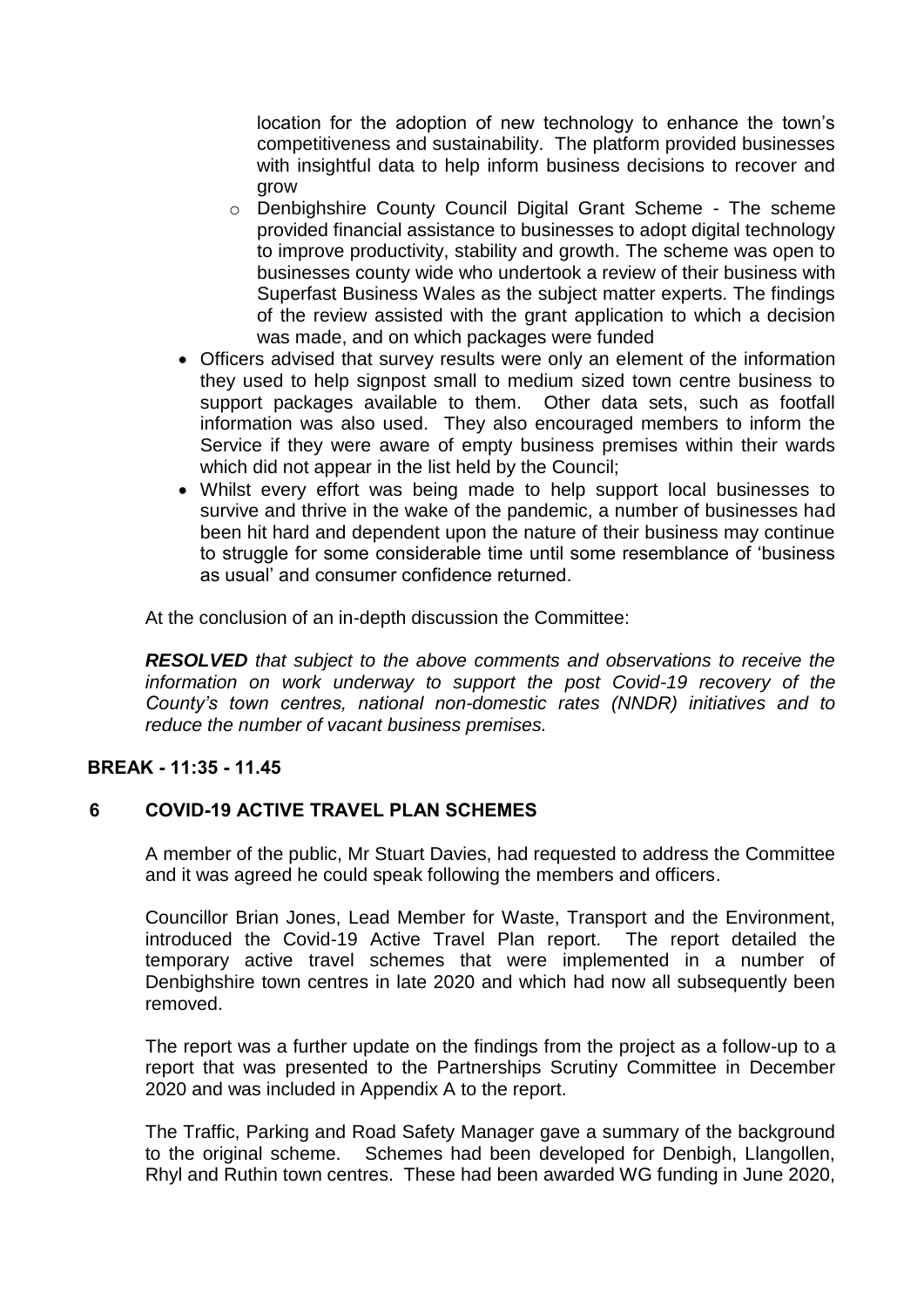with the exception of Denbigh which was withdrawn. The December 2020 report included in Appendix A provided more detail surrounding the grant and process followed.

Following initial delays due to contractor availability and material shortages, the schemes in Llangollen, Rhyl and Ruthin were implemented in November 2020.

**Ruthin Scheme** - The scheme in Ruthin encountered initial teething problems which were largely addressed by making slight amendments to the scheme. A number of businesses, which had been directly affected by the measures, complained about the loss of spaces for parking and loading outside their premises. Whilst some mitigation for those losses had been included within the overall scheme, this had not been considered to be enough by some business owners. In light of the concerns, meetings were held with Ruthin MAG which led to the Lead Member taking the decision to withdraw the scheme and this work took place in February 2021.

**Llangollen Scheme** – The scheme in Llangollen initially received little feedback following its introduction in early November 2020. However, from March 2021, a number of incidents began to occur involving pedestrians tripping over the bases of the temporary bollards that had been introduced. As these incidents continued, the bollards were replaced with narrow planter boxes which put a stop to the tripping incidents. The temporary scheme had also resulted in an increase in some large vehicles mounting the pavement in order to manoeuvre past obstructions caused by the opposing lane of traffic.

Despite the concerns, the Dee Valley MAG were keen to retain the temporary scheme on the basis that the additional pavement width that had been created was proving really useful for the heavy pedestrian footfall that was being experienced in Llangollen. The view had also been based on the feedback from a follow-up online consultation where although views on the temporary scheme were mixed, approximately 60% of respondents indicated that they felt that the scheme should remain either because they felt it was working well, or because they felt it was too early to draw any conclusions to the contrary. On-site observations by officers observed plenty of usage of the widened pavement area even outside peak periods such as weekends and school holidays.

Following the relaxation of the Welsh Government Covid restrictions in mid-August 2021 and the move to Alert Level 0, the Lead Member for Waste, Transport and the Environment took the decision to remove the temporary scheme following discussion with the local members.

**Rhyl Scheme -** Once implemented the Rhyl temporary scheme had generated little feedback from residents. However, concerns were raised by local businesses who stated that the loss of on-street parking had a detrimental impact on their businesses. Some of residents and local members raised concerns that the scheme had increased traffic queues at the A548 Wellington Road/Bodfor Street junction. The Lead Member took the decision following consultation with the Rhyl MAG, and the scheme was removed in late April 2021.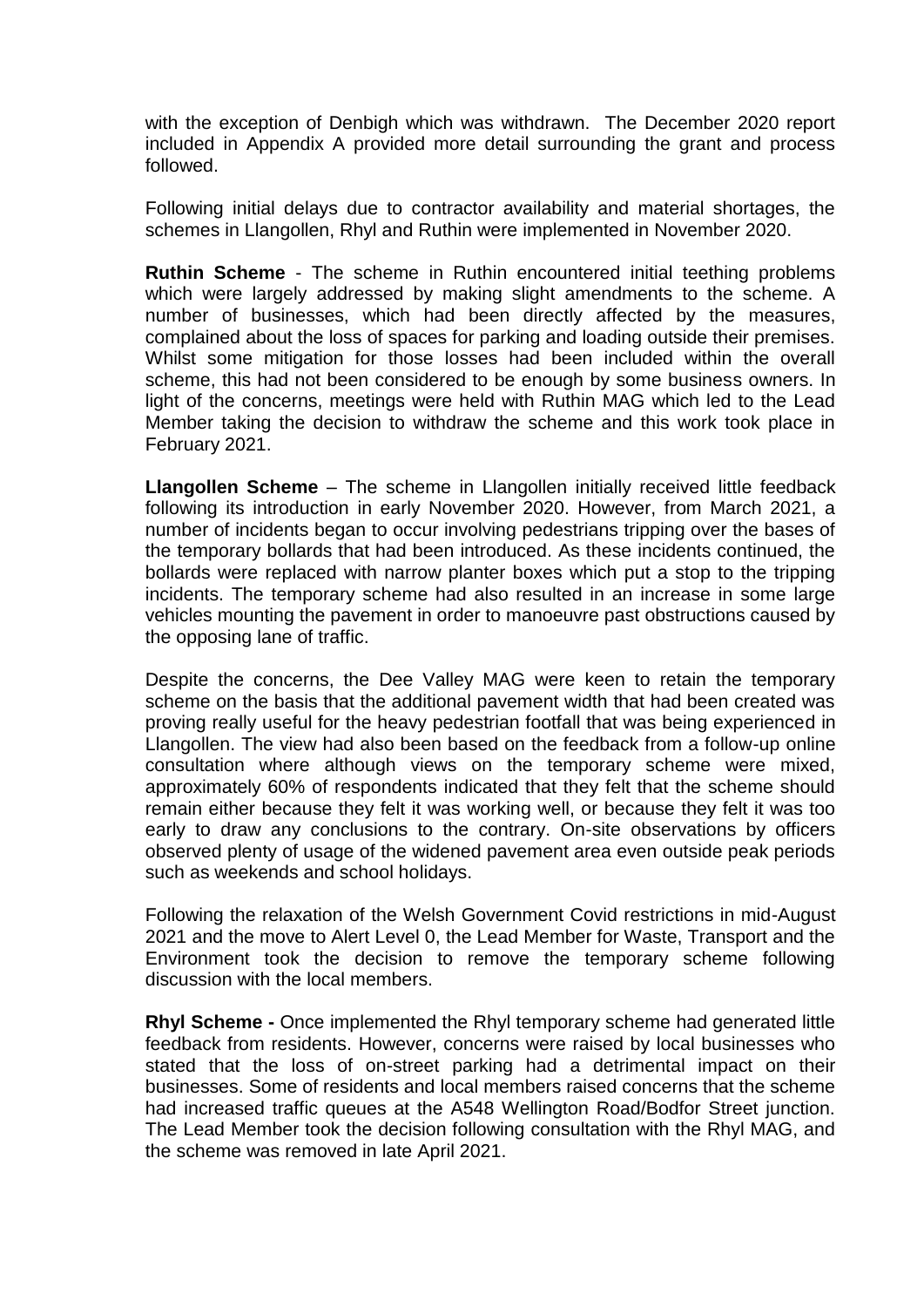The particularly negative reaction to the Denbigh scheme had resulted in a short consultation being agreed for all four of the temporary schemes proposed.

With the exception of the Denbigh scheme, the other three schemes had been mostly supported by the consultation respondents. By the time the projects were introduced in late October/early November the peak spring/summer footfall had subsided and the October "firebreak" had just taken place. The colder weather combined with the further lockdown that commenced on the 20<sup>th</sup> December 2020, and ran until Spring, resulted in many of the town centres being relatively deserted. This made the purpose of the temporary schemes seem less obvious especially as this had often been at the expense of on-street parking. This had undoubtedly been a factor in the early removal of the Rhyl and Ruthin schemes.

It was confirmed that DCC had ongoing dialogue with the Welsh Government and had communicated some of the issues and hurdles which had been encountered regarding the schemes.

During the discussion:

- Committee members acknowledged that the emergency scheme fully funded by WG was aimed at helping town centre businesses during a national crisis when social distancing rules were in place, the tight timescales and stringent rules entailed with it had hampered its delivery and overall effectiveness;
- Officers advised that other local authorities who had acted quickly without consulting with local businesses in order to get the schemes off the ground quickly had also been criticised regarding their implementation and delivery
- Local members for Llangollen were of the view that the scheme there had been a success and had helped keep residents and visitors safe during an exceptionally busy tourist season in the area;
- Regular discussions had taken place during the schemes' implementation at the Council's Senior Leadership Team (SLT) meetings and local authorities had been regularly reporting to WG on their schemes, their successes and any opposition and hurdles encountered with them;
- Lessons learnt from this particular exercise would be useful when developing future long-term active travel schemes aimed at addressing the effects of climate change

At this juncture, Mr Stuart Davies was given the opportunity to address the Partnerships Scrutiny Committee. Mr Davies referred to the report relating to Llangollen which, in his opinion had been incomplete. He felt the report failed to acknowledge significant issues. He recognised the short timeline involved but felt it had been agreed in principle without any prior consultation with Llangollen Town Council or members of the public. He went on to state that the report failed to acknowledge a petition of 600 verified signatures in opposition to the scheme which had been presented to DCC officers and councillors. He stated 80% of local businesses had opposed the scheme. Given the number of injuries to members of the public, there had been a failure by DCC officers and relevant councillors to exercise due diligence by documented risk assessment that took into account risk of injuries to the public despite public concerns being expressed from the outset. The July public consultation recognised that the majority of the responses stated they were not encouraged to use active travel measures more. Following a spate of injuries to the public and despite Llangollen Town Council requesting that a risk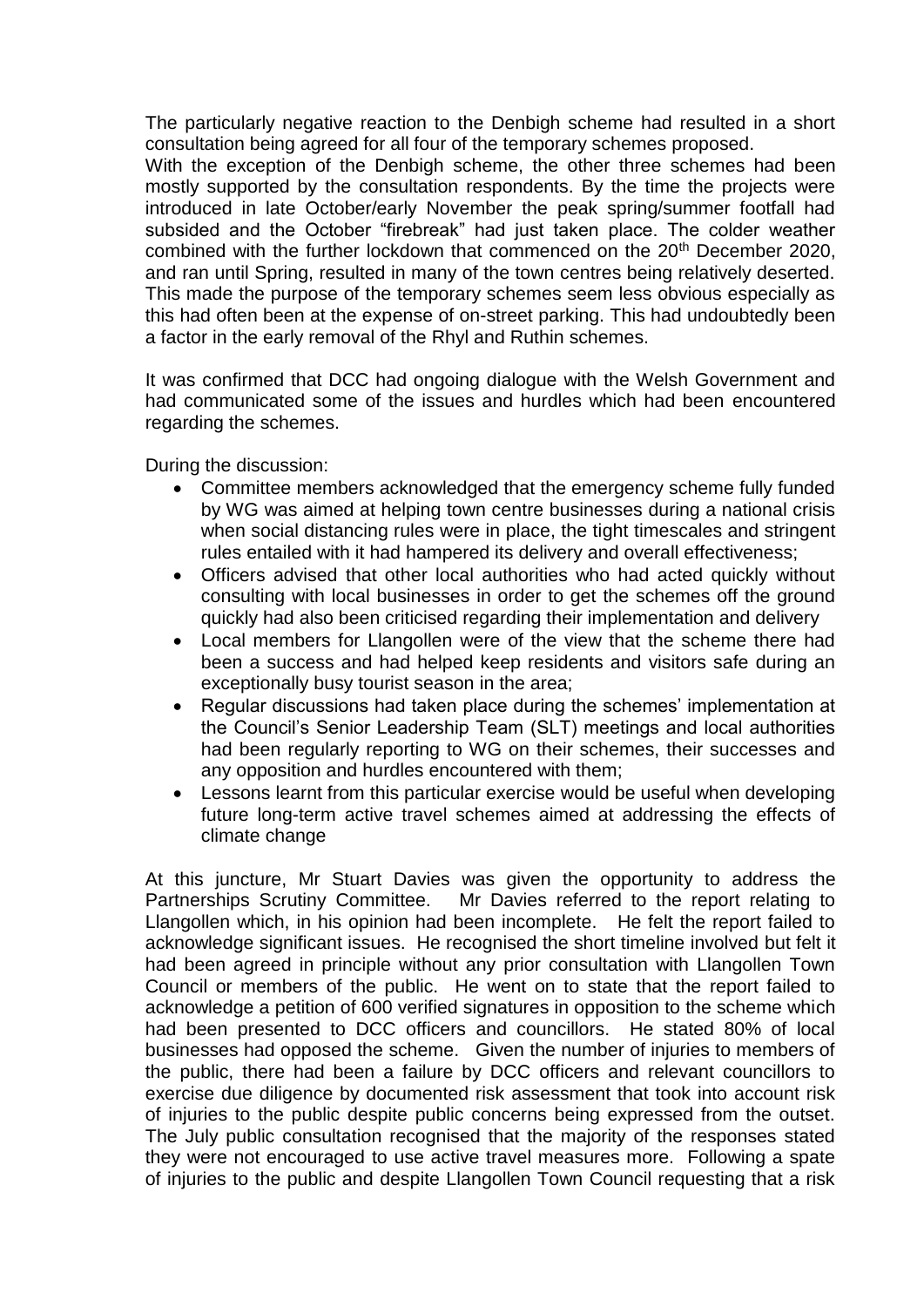assessment be undertaken for lane defenders to be used as an extension for pedestrians on a public highway, and subsequently planters, one was never received. Initial concerns from the public were ignored until the accidents documented by CCTV footage and photographs from Mr Davies were copied to MPs and the Press. In Mr Davies' view Llangollen had received some of the worse publicity possible as a result of the national press with reports appearing on the BBC and in the Daily Mail. Even then, in his opinion DCC officers continued to assess the scheme as being fit for purpose without any documentation or fact based evidence to support their statement. The scheme in Llangollen went on to have modifications, at additional cost, whilst resisting public calls to remove the scheme. The closure of Short Street was part of the scheme and based on personal opinions with unspecified safety concerns being quoted. Subsequent Freedom of Information requests (FOI) revealed there had not been any accidents there in the previous five years. Mr Davies called upon Partnerships Scrutiny Committee to ask why was there a lack of proper risk assessments which led to serious injuries to the public. A failure to take public opinion into account being progressed and why did DCC try to fit something which was not fit for purpose in the first place. Ruthin had their active travel scheme removed, why could this not happen in Llangollen?

Following the statement by Mr Stuart Davies, it was proposed by Councillor Rachel Flynn and seconded by Councillor Joan Butterfield that the Council review the process utilised to implement and remove all Covid-19 Active Travel Plan Schemes in Denbighshire.

A vote took place and it was unanimously agreed to the additional recommendation.

Following detailed discussion on all aspects of the Schemes the Committee:

#### *RESOLVED: - subject to the above comments and observations to –*

- *(i) receive the information provided; and*
- *(ii) request that the Council review the process utilised to implement and remove all Covid-19 Active Travel Plan Schemes in Denbighshire with a view to identifying good practice and lessons learnt that may be applied when distributing future short-term emergency funding streams that may become available.*

### **7 SCRUTINY WORK PROGRAMME**

The Scrutiny Coordinator referred to the report (previously circulated) seeking members' to review the Committee's work programme and provided an update on relevant issues.

Members were reminded to use the Scrutiny Proposal Form if they had anything they would like to be scrutinised.

Members felt that the pre-meeting business planning session held the day before the present meeting had been extremely useful and requested that a similar one be held ahead of the Committee's next meeting.